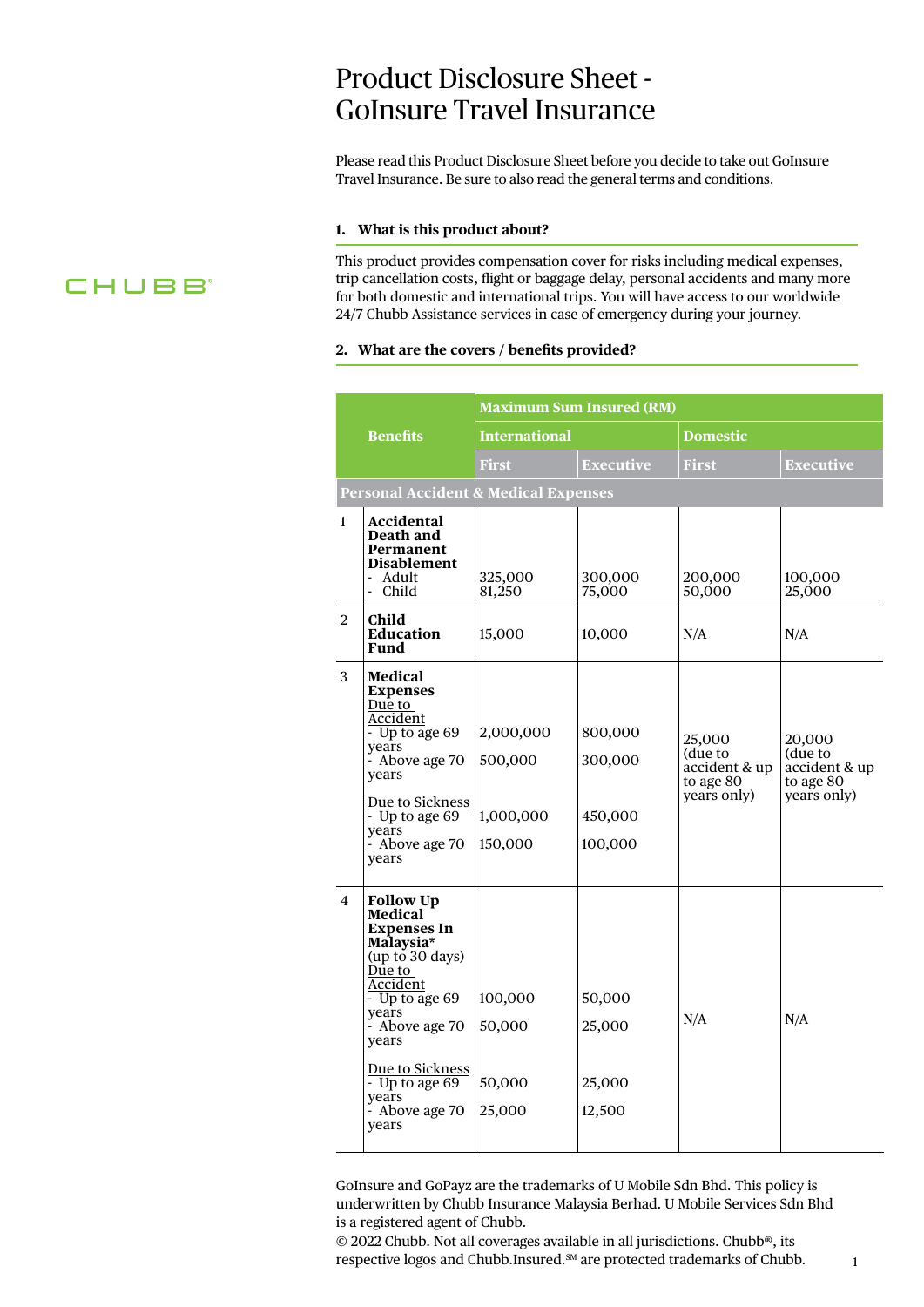|                |                                                                                                                                    | <b>Maximum Sum Insured (RM)</b> |                            |                           |                           |  |  |
|----------------|------------------------------------------------------------------------------------------------------------------------------------|---------------------------------|----------------------------|---------------------------|---------------------------|--|--|
|                | <b>Benefits</b>                                                                                                                    | <b>International</b>            |                            | <b>Domestic</b>           |                           |  |  |
|                |                                                                                                                                    | First                           | Executive                  | First                     | Executive                 |  |  |
|                | <b>Personal Accident &amp; Medical Expenses</b>                                                                                    |                                 |                            |                           |                           |  |  |
| 5              | <b>Alternative Treatment</b>                                                                                                       | 1,000                           | 500                        | N/A                       | N/A                       |  |  |
| 6              | <b>Daily Hospital Income</b><br>Max coverage day                                                                                   | 60 days                         | 60 days                    | 30 days                   | 30 days                   |  |  |
|                | - Up to age 69 years<br>- Above age 70 years                                                                                       | 350 per day<br>100 per day      | 250 per day<br>100 per day | 100 per day<br>50 per day | 100 per day<br>50 per day |  |  |
| $\overline{7}$ | <b>Compassionate Visit</b>                                                                                                         | 10,000                          | 10,000                     | 2,000                     | 1,000                     |  |  |
| $\,8\,$        | <b>Child Guard</b>                                                                                                                 | 10,000                          | 10,000                     | 2,000                     | 1,000                     |  |  |
| 9              | <b>Emergency Medical Evacuation</b><br>& Repatriation                                                                              | Unlimited                       | Unlimited                  | 150,000                   | 100,000                   |  |  |
| 10             | <b>Repatriation of Mortal</b><br>Remains (Include Burial &<br><b>Cremation Expenses)</b>                                           | Unlimited                       | Unlimited                  | 150,000                   | 100,000                   |  |  |
|                | <b>Travel Inconvenience</b>                                                                                                        |                                 |                            |                           |                           |  |  |
| 11             | <b>Travel Cancellation</b><br><b>Cancellation Expenses</b><br>Postponement Éxpenses                                                | <b>Actual Cost</b><br>1,000     | 50,000<br>500              | 2,000<br>N/A              | 1,500<br>N/A              |  |  |
| 12             | <b>Travel Curtailment</b>                                                                                                          | <b>Actual Cost</b>              | 50,000                     | 2,000                     | 1,500                     |  |  |
| 13             | <b>Travel Disruption</b>                                                                                                           | 2,000                           | 1,000                      | N/A                       | N/A                       |  |  |
| 14             | <b>Loss or Damage of Personal</b><br><b>Belonging &amp; Baggage</b><br>- Any one article limit<br>- Portable Computer<br>Max Limit | 500<br>1,500<br>7,500           | 500<br>1,000<br>5,000      | 500<br>N/A<br>2,000       | 500<br>N/A<br>1,000       |  |  |
| 15             | <b>Loss or Damage to Travel</b><br><b>Documents</b>                                                                                | 7,500                           | 5,000                      | N/A                       | N/A                       |  |  |
| 16             | <b>Loss of Personal Money**</b>                                                                                                    | 750                             | 750                        | N/A                       | N/A                       |  |  |
| 17             | <b>Fraudulent Use of Lost Credit</b><br>Card                                                                                       | 1,000                           | 500                        | N/A                       | N/A                       |  |  |
| 18             | <b>Baggage Delay</b><br>(every 6 consecutive hours)                                                                                | 200                             | 200                        | 200                       | 150                       |  |  |
|                | - Max Limit (Overseas)<br>Per family limit                                                                                         | 1,000<br>3,000                  | 800<br>2,400               | N/A<br>N/A                | N/A<br>N/A                |  |  |
|                | - Max Limit (Malaysia)<br>Per family limit                                                                                         | 400<br>1,200                    | 200<br>600                 | 1,000<br>N/A              | 600<br>N/A                |  |  |
| 19             | <b>Travel Delay</b>                                                                                                                | 200                             | 200                        | 200                       | 150                       |  |  |
|                | (every 6 consecutive hours)<br>Max Limit                                                                                           | 4,000                           | 3,600                      | 1,000                     | 600                       |  |  |
| 20             | <b>Travel Misconnection</b><br>(every 6 consecutive hours)                                                                         | 200                             | 200                        | N/A                       | N/A                       |  |  |
|                | Max Limit                                                                                                                          | 1,000                           | 600                        |                           |                           |  |  |
| 21             | <b>Travel Re-Route</b><br>(every 6 consecutive hours)                                                                              | 200                             | 200                        | N/A                       | N/A                       |  |  |
|                | Max Limit                                                                                                                          | 1,000                           | 600                        |                           |                           |  |  |

GoInsure and GoPayz are the trademarks of U Mobile Sdn Bhd. This policy is underwritten by Chubb Insurance Malaysia Berhad. U Mobile Services Sdn Bhd is a registered agent of Chubb.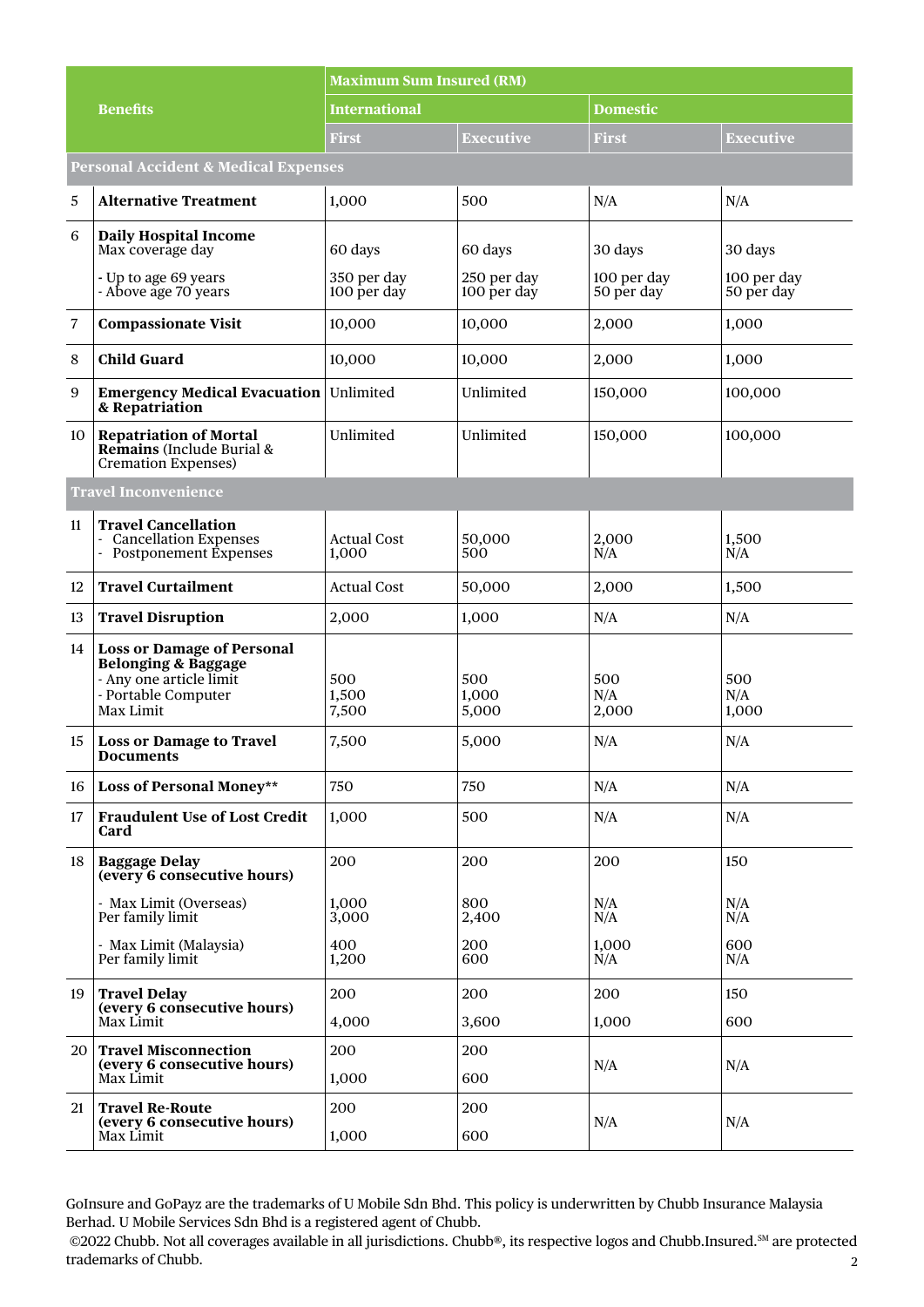|    |                                                                                                                                                         | <b>Maximum Sum Insured (RM)</b>       |                                       |                   |                  |  |  |
|----|---------------------------------------------------------------------------------------------------------------------------------------------------------|---------------------------------------|---------------------------------------|-------------------|------------------|--|--|
|    | <b>Benefits</b>                                                                                                                                         | <b>International</b>                  |                                       | <b>Domestic</b>   |                  |  |  |
|    |                                                                                                                                                         | First                                 | <b>Executive</b>                      | <b>First</b>      | <b>Executive</b> |  |  |
|    | <b>Travel Inconvenience</b>                                                                                                                             |                                       |                                       |                   |                  |  |  |
| 22 | <b>Travel Overbooked</b>                                                                                                                                | 200                                   | 200                                   |                   |                  |  |  |
|    | (every 6 consecutive hours)<br>Max Limit                                                                                                                | 1,000                                 | 600                                   | N/A               | N/A              |  |  |
| 23 | <b>Missed Departure</b><br>(every 6 consecutive hours)                                                                                                  | 200                                   | 200                                   |                   |                  |  |  |
|    | Max Limit                                                                                                                                               | 1,000                                 | 600                                   | N/A               | N/A              |  |  |
| 24 | <b>Hijacking Inconvenience</b><br>(every 6 consecutive hours)                                                                                           | 400                                   | 400                                   | N/A               | N/A              |  |  |
|    | Max Limit                                                                                                                                               | 800                                   | 800                                   |                   |                  |  |  |
| 25 | <b>Personal Liability</b>                                                                                                                               | 1,500,000                             | 1,000,000                             | 500,000           | 250,000          |  |  |
| 26 | <b>Emergency Mobile Phone</b><br><b>Charges</b>                                                                                                         | 150                                   | 100                                   | N/A               | N/A              |  |  |
|    | <b>Lifestyle</b>                                                                                                                                        |                                       |                                       |                   |                  |  |  |
| 27 | <b>Golf Benefit</b><br>a) Hole In One<br>b) Loss of golf equipment (due to<br>Theft)<br>c) Unused golf green fees (due to<br>Bodily Injury or sickness) | 1,000<br>1,000<br>1,000               | N/A                                   | 250<br>500<br>250 | N/A              |  |  |
| 28 | <b>Home Inconvenience</b><br><b>Allowance</b><br>- Any one article limit                                                                                | 5,000<br>500                          | 3,000<br>500                          | 500               | N/A              |  |  |
| 29 | Pet Care (amount per 24 hour)<br>Max Limit                                                                                                              | 50<br>100                             | 50<br>50                              | N/A               | N/A              |  |  |
| 30 | <b>Terrorism Extension</b>                                                                                                                              | Included                              | Included                              | Included          | Included         |  |  |
| 31 | <b>Chubb Assistance Benefits</b><br>24 hours Telephone Access<br>- Medical Assistance<br>- Travel Assistance                                            | Included                              | Included                              | Included          | Included         |  |  |
|    | <b>Benefits Extended to Cover COVID-19</b>                                                                                                              |                                       |                                       |                   |                  |  |  |
| 32 | <b>Medical Expenses due to</b><br>sickness                                                                                                              |                                       |                                       |                   |                  |  |  |
|    | - Up to age 69 years<br>- Above age 70 years                                                                                                            | 450,000<br>450,000                    | 450,000<br>450,000                    | N/A               | N/A              |  |  |
| 33 | <b>Emergency Medical Evacuation</b><br>& Repatriation                                                                                                   | Unlimited                             | Unlimited                             | N/A               | N/A              |  |  |
| 34 | <b>Repatriation of Mortal</b><br><b>Remains</b>                                                                                                         | Unlimited                             | Unlimited                             | N/A               | N/A              |  |  |
| 35 | <b>Daily Hospital Income</b><br>Maximum coverage day<br>- Up to age 69 years<br>- Above age 70 - 80 years                                               | 60 days<br>350 per day<br>100 per day | 60 days<br>250 per day<br>100 per day | N/A               | N/A              |  |  |
| 36 | <b>Travel Cancellation</b>                                                                                                                              | 50,000                                | 50,000                                | N/A               | N/A              |  |  |
| 37 | <b>Travel Curtailment</b>                                                                                                                               | 50,000                                | 50,000                                | N/A               | N/A              |  |  |

GoInsure and GoPayz are the trademarks of U Mobile Sdn Bhd. This policy is underwritten by Chubb Insurance Malaysia Berhad. U Mobile Services Sdn Bhd is a registered agent of Chubb.

<sup>3</sup> ©2022 Chubb. Not all coverages available in all jurisdictions. Chubb®, its respective logos and Chubb.Insured.SM are protected trademarks of Chubb.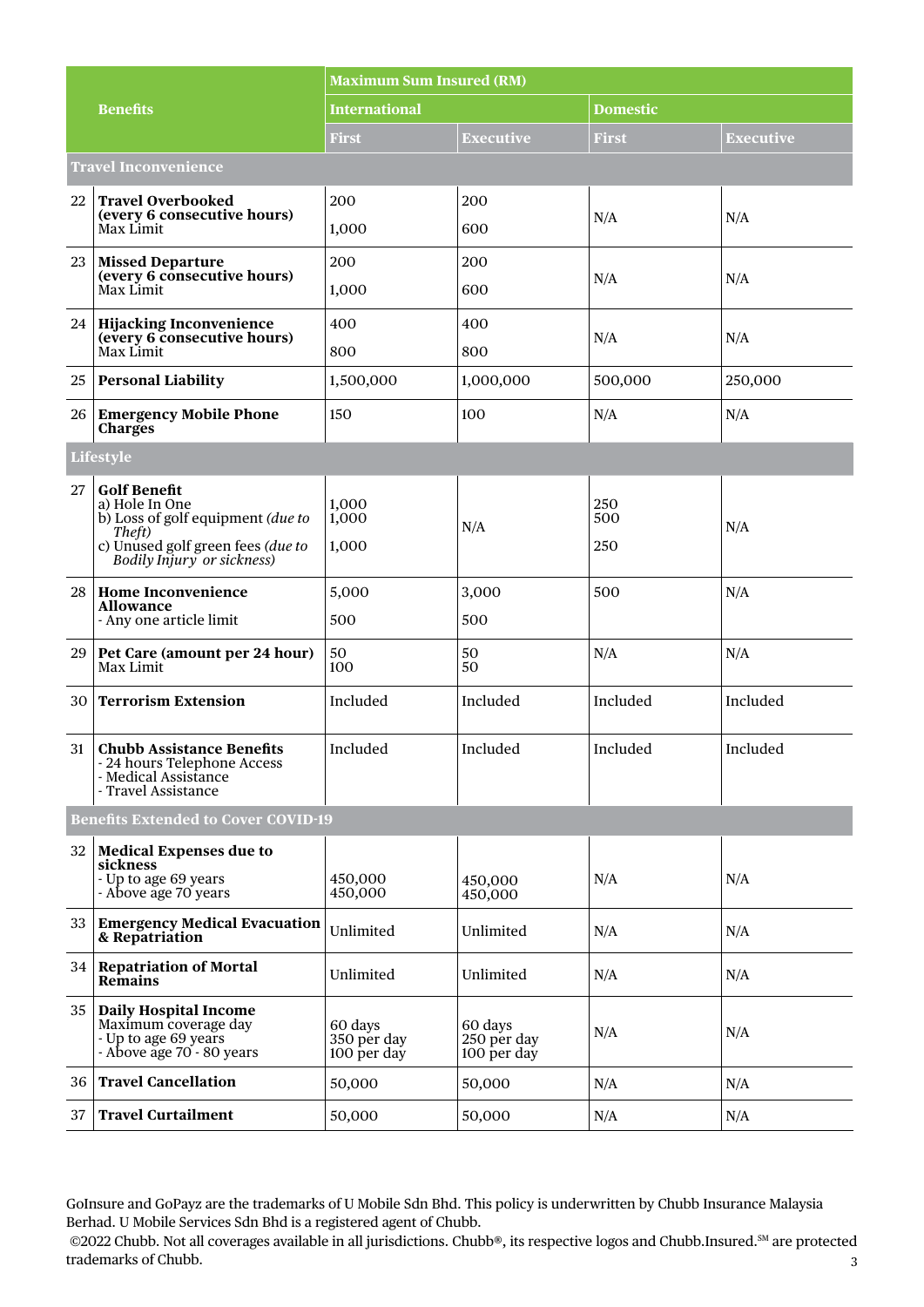| <b>Benefits</b> |                                                                                                                              | <b>Maximum Sum Insured (RM)</b>                   |                           |                 |                  |  |  |
|-----------------|------------------------------------------------------------------------------------------------------------------------------|---------------------------------------------------|---------------------------|-----------------|------------------|--|--|
|                 |                                                                                                                              | <b>International</b>                              |                           | <b>Domestic</b> |                  |  |  |
|                 |                                                                                                                              | <b>First</b>                                      | <b>Executive</b>          | <b>First</b>    | <b>Executive</b> |  |  |
|                 | Optional: Add-On (with additional premium)                                                                                   |                                                   |                           |                 |                  |  |  |
| 38              | <b>Cruise Pack</b><br><b>Excursion Tour Cancellation</b><br>a)<br><b>Excursion Tour Curtailment</b><br>b)<br>Cruise Re-Route | <b>Actual Cost</b><br><b>Actual Cost</b><br>2,000 | 50,000<br>50,000<br>1,000 | N/A             | N/A              |  |  |

*\*an excess of RM50 is applicable for each and every medical receipt/bill/invoice in the event medical treatment is not sought Overseas. You must seek medical treatment in Malaysia within 24 hours from the date of Your return to Malaysia and You have up to 30 days to continue the medical treatment in Malaysia.*

*\*\*RM100 excess per claim on Loss of Personal Money.*

Note: The descriptions on the available coverages are only a brief summary for quick and easy reference. Please refer to the policy wording for the full details of covers, benefits and exclusions under this Policy.

#### **3. How much premium do I have to pay?**

Premium quoted is in Ringgit Malaysia (RM)

#### **Single Trip Plan - International**

Note: For premium exceeding 31 days, please consult our agents or contact Chubb directly for quote.

| <b>Individual</b>      | <b>First</b> |        | <b>Executive</b> |        |        |        |
|------------------------|--------------|--------|------------------|--------|--------|--------|
| Age 30 days - 69 years | Zone 1       | Zone 2 | Zone 3           | Zone 1 | Zone 2 | Zone 3 |
| $1-5$ days             | 93           | 135    | 196              | 57     | 83     | 120    |
| 6-10 days              | 136          | 198    | 287              | 81     | 118    | 170    |
| $11-15$ days           | 182          | 266    | 384              | 109    | 158    | 229    |
| 16-20 days             | 212          | 309    | 447              | 125    | 182    | 263    |
| $21-31$ days           | 258          | 376    | 544              | 153    | 223    | 322    |

| <b>Individual</b>  | <b>First</b> |        | <b>Executive</b> |        |        |        |
|--------------------|--------------|--------|------------------|--------|--------|--------|
| Age above 70 years | Zone 1       | Zone 2 | Zone 3           | Zone 1 | Zone 2 | Zone 3 |
| $1-5$ days         | 218          | 318    | 459              | 133    | 194    | 280    |
| 6-10 days          | 319          | 466    | 674              | 189    | 276    | 399    |
| $11-15$ days       | 427          | 623    | 902              | 254    | 371    | 537    |
| $16-20$ days       | 498          | 726    | 1,051            | 292    | 426    | 616    |
| $21-31$ days       | 605          | 883    | 1,278            | 358    | 523    | 756    |

| Family                 | <b>First</b> |        |        | <b>Executive</b> |        |        |
|------------------------|--------------|--------|--------|------------------|--------|--------|
| Age 30 days - 69 years | Zone 1       | Zone 2 | Zone 3 | Zone 1           | Zone 2 | Zone 3 |
| $1-5$ days             | 231          | 338    | 488    | 141              | 206    | 298    |
| 6-10 days              | 339          | 495    | 717    | 201              | 293    | 424    |
| $11-15$ days           | 454          | 663    | 959    | 271              | 395    | 571    |
| $16-20$ days           | 529          | 773    | 1,118  | 311              | 453    | 656    |
| $21-31$ days           | 644          | 940    | 1,360  | 381              | 556    | 805    |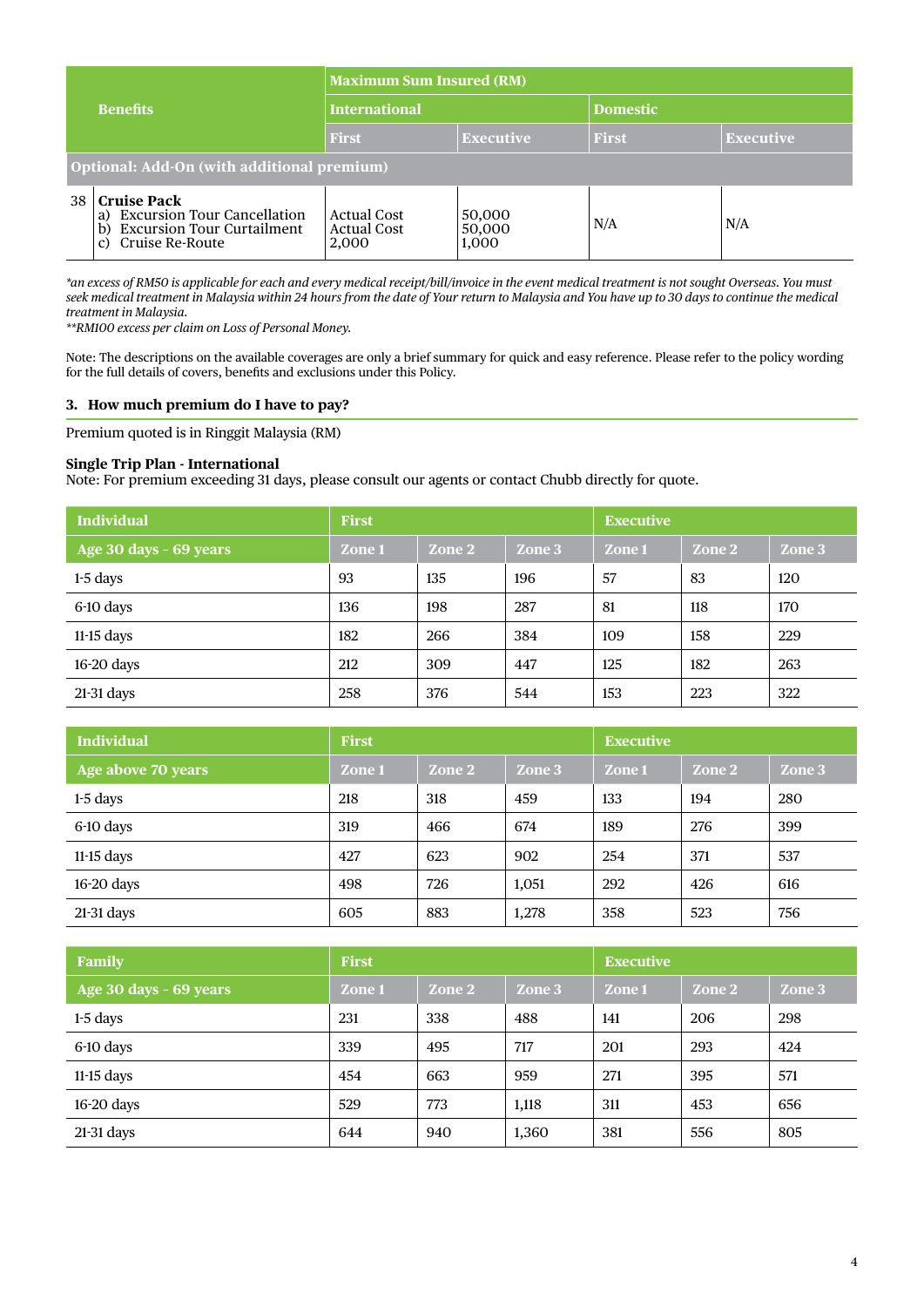| Family             | <b>First</b> |        |        | <b>Executive</b> |        |        |
|--------------------|--------------|--------|--------|------------------|--------|--------|
| Age above 70 years | Zone 1       | Zone 2 | Zone 3 | Zone 1           | Zone 2 | Zone 3 |
| $1-5$ days         | 543          | 793    | 1,147  | 332              | 484    | 700    |
| 6-10 days          | 797          | 1,164  | 1,683  | 472              | 689    | 997    |
| $11-15$ days       | 1,067        | 1,558  | 2,254  | 635              | 927    | 1,341  |
| $16-20$ days       | 1,244        | 1,815  | 2,627  | 729              | 1,065  | 1,540  |
| $21-31$ days       | 1,512        | 2,208  | 3,194  | 895              | 1,307  | 1,890  |

# **Single Trip Add-on**

|            | <b>International Cruise Pack Add-on</b> |        |        |  |  |
|------------|-----------------------------------------|--------|--------|--|--|
|            | Zone 1                                  | Zone 2 | Zone 3 |  |  |
| Individual | 10                                      | 15     | 25     |  |  |
| Family     | 45                                      | 68     | 113    |  |  |

# **Annual Trip Plan - International**

| <b>Individual</b>                 | <b>First</b>  |        |        | <b>Executive</b> |        |        |
|-----------------------------------|---------------|--------|--------|------------------|--------|--------|
|                                   | <b>Zone 1</b> | Zone 2 | Zone 3 | Zone 1           | Zone 2 | Zone 3 |
| 18 - 69 years                     | 490           | 756    | 1,160  | 375              | 600    | 999    |
| Renewable from age 70 to 80 years | 1,151         | 1,776  | 2,726  | 881              | 1.410  | 2,348  |

|                                   | <b>First</b> |        |        | <b>Executive</b> |        |        |
|-----------------------------------|--------------|--------|--------|------------------|--------|--------|
| Family                            | Zone 1       | Zone 2 | Zone 3 | Zone 1           | Zone 2 | Zone 3 |
| 18 - 69 years                     | 1.224        | 1.889  | 2.900  | 938              | 1,500  | 2,498  |
| Renewable from age 70 to 80 years | 2,877        | 4,439  | 6,815  | 2,203            | 3,524  | 5,869  |

# **Annual Trip Plan - Domestic Add-on**

| <b>Individual</b>                 | <b>First</b> |        |        | <b>Executive</b> |        |        |
|-----------------------------------|--------------|--------|--------|------------------|--------|--------|
|                                   | Zone 1       | Zone 2 | Zone 3 | Zone 1           | Zone 2 | Zone 3 |
| 18 - 69 years                     | 121          | 121    | 121    | 91               | 91     | 91     |
| Renewable from age 70 to 80 years | 284          | 284    | 284    | 214              | 214    | 214    |

|                                   | <b>First</b>  |        |        | <b>Executive</b> |        |        |
|-----------------------------------|---------------|--------|--------|------------------|--------|--------|
| Family                            | <b>Zone 1</b> | Zone 2 | Zone 3 | Zone 1           | Zone 2 | Zone 3 |
| 18 - 69 years                     | 303           | 303    | 303    | 228              | 228    | 228    |
| Renewable from age 70 to 80 years | 711           | 711    | 711    | 535              | 535    | 535    |

*Note: Domestic add-on above is subject to 6% Service Tax (ST)*

GoInsure and GoPayz are the trademarks of U Mobile Sdn Bhd. This policy is underwritten by Chubb Insurance Malaysia Berhad. U Mobile Services Sdn Bhd is a registered agent of Chubb.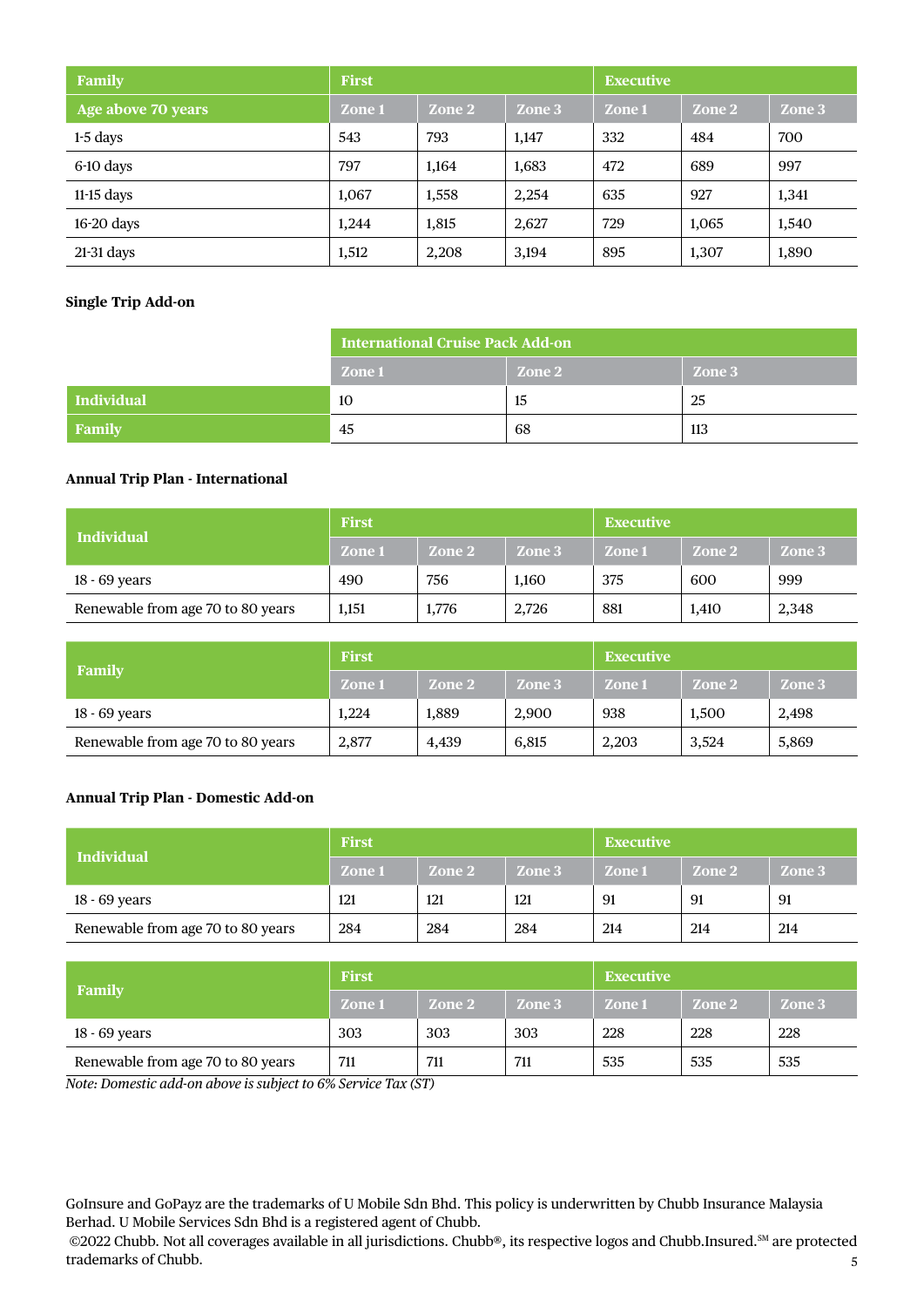# **Single Trip Plan - Domestic**

| <b>Individual</b> | First | <b>Executive</b> |
|-------------------|-------|------------------|
| 1-3 days          | 27    | 19               |
| 4-10 days         | 33    | 25               |
| $11-19$ days      | 43    | 35               |
| 20-30 days        | 56    | 46               |

| Family       | First | <b>Executive</b> |
|--------------|-------|------------------|
| 1-3 days     | 66    | 46               |
| 4-10 days    | 82    | 61               |
| $11-19$ days | 108   | 88               |
| 20-30 days   | 139   | 113              |

*Note: Premium above is subject to 6% Service Tax (ST)*

# **Area of Coverage**

| <b>Area of Coverage</b> |                                                                                                                                                                                                                                                              |  |
|-------------------------|--------------------------------------------------------------------------------------------------------------------------------------------------------------------------------------------------------------------------------------------------------------|--|
| Zone 1                  | Australia, Bangladesh, Brunei, Cambodia, China (excluding Tibet and Mongolia), Hong Kong SAR, India,<br>Indonesia, Japan, Korea, Laos, Macau SAR, Maldives, Myanmar, New Zealand, Pakistan, Philippines,<br>Singapore, Sri Lanka, Taiwan, Thailand, Vietnam. |  |
| Zone 2                  | Worldwide including Zone 1 (Excluding US, Canada, Middle East, Nepal, Tibet, Mongolia & Cuba)                                                                                                                                                                |  |
| Zone 3                  | Worldwide (Excluding Cuba)                                                                                                                                                                                                                                   |  |
| Domestic                | Within Malaysia and travelling more than 50km from place of residence                                                                                                                                                                                        |  |

#### **4. What are the fees and charges that I have to pay?**

| <b>Type</b>                                                                 | Amount        |
|-----------------------------------------------------------------------------|---------------|
| Stamp duty is chargable if total premium per policy exceeds<br><b>RM150</b> | RM10.00       |
| Service Tax (for Domestic Plan and Domestic Annual add-on)                  | 6% of premium |

All premiums (if applicable) will be subjected to relevant charges or taxes, as deemed necessary by the Malaysia tax authorities.

GoInsure and GoPayz are the trademarks of U Mobile Sdn Bhd. This policy is underwritten by Chubb Insurance Malaysia Berhad. U Mobile Services Sdn Bhd is a registered agent of Chubb.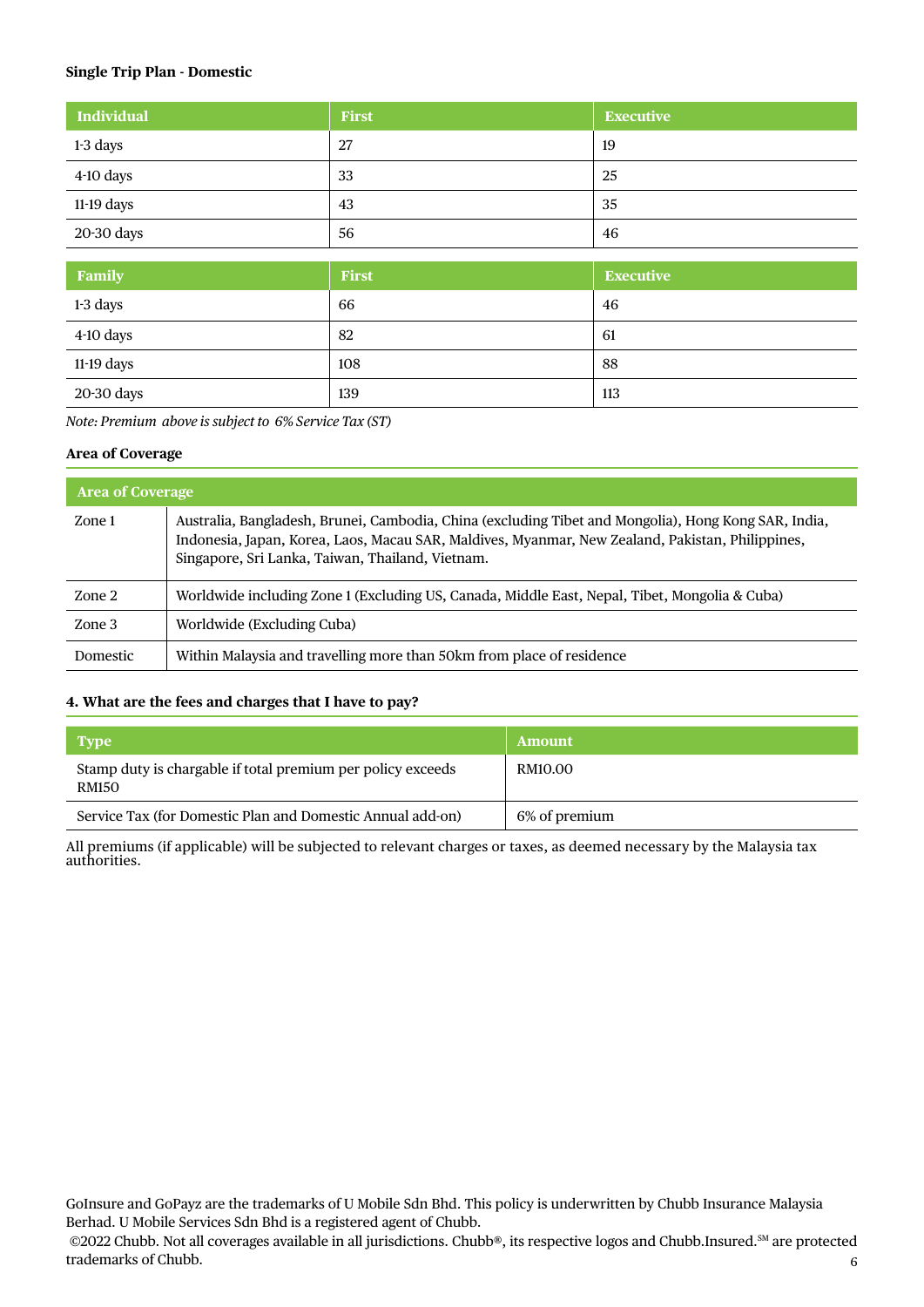# **5. What are some of the key terms and conditions that I should be aware of?**

#### **a) Trip Commencement**

All trips must start and end in Malaysia.

#### **b) Who is eligible to purchase**

i. A Malaysian or Malaysian Permanent Resident or valid work permit holder or valid employment pass holder or valid dependent pass holder or valid long-term social visit pass holder or valid student pass holder of at least eighteen (18) years of age on the commencement of the Period of Insurance.

#### **c) Age Limit**

- i. International Trip : Single Trip Plan Min 30 days old, no maximum age limit. Annual Plan – Above 18 to 70 years, with policy renewal up to 80 years.
- ii. Domestic Trip: Min 30 days old to 80 years.

#### **d) Trip Duration**

- i. International Trip : Single Trip Plan maximum length of each trip shall not exceed 183 days. Annual Plan - maximum length of each trip shall not exceed 90 days.
- ii. Domestic Trip: maximum length of each trip shall not exceed 30 days for both Single & Annual Plan.

#### **e) Cash Before Cover**

Full premium must be paid and received by Us before the commencement date of insurance cover under the Policy.

#### **f) Contribution**

In the event You become entitled to a refund of or reimbursement of all or part of such expenses from any other source, or if there is in place any other insurance against the events covered under the Policy, We will only be liable for the excess of the amount recoverable from such other source or insurance.

# **g) Importance of Disclosure**

- i. You must take reasonable care:
	- (a) Not to make a misrepresentation to Us when answering any questions we ask;
	- (b) When renewing the Policy, not to make a misrepresentation to Us in answering any questions, or confirming or amending any matter previously disclosed to Us in relation to the Policy; and
	- (c) To disclose to Us any matter, other than what We have asked in (a) and (b) above, that You know to be relevant to Our decision on whether to accept the risk or not and the rates and terms to be applied.

Your duties of disclosure shall continue until the time the contract is entered in, varied and renewed.

ii. Consequences of Breach of Duty:

 Breach Your duty as stated above may result in Us avoiding the Policy and refusing all claims, or the terms of the Policy being varied, and/or the amount to be paid on a claim being proportionately reduced, depending on the type of misrepresentation or non-disclosure and the effect of the said misrepresentation or non-disclosure.

#### **h) Claims Procedure**

 On happening of any occurrence likely to give rise to a claim under the Policy, You or Your legal representative must give us written notice as soon as possible and, in any event, within 30 days from the date of occurrence. For Your convenience, Our claim form can now be printed from Our website at: www.chubb.com/my-goinsure.

Note: The above is a summary of certain key terms and conditions of the Policy and is non-exhaustive. Please read the policy wording for the full terms and conditions of the insurance.

GoInsure and GoPayz are the trademarks of U Mobile Sdn Bhd. This policy is underwritten by Chubb Insurance Malaysia Berhad. U Mobile Services Sdn Bhd is a registered agent of Chubb.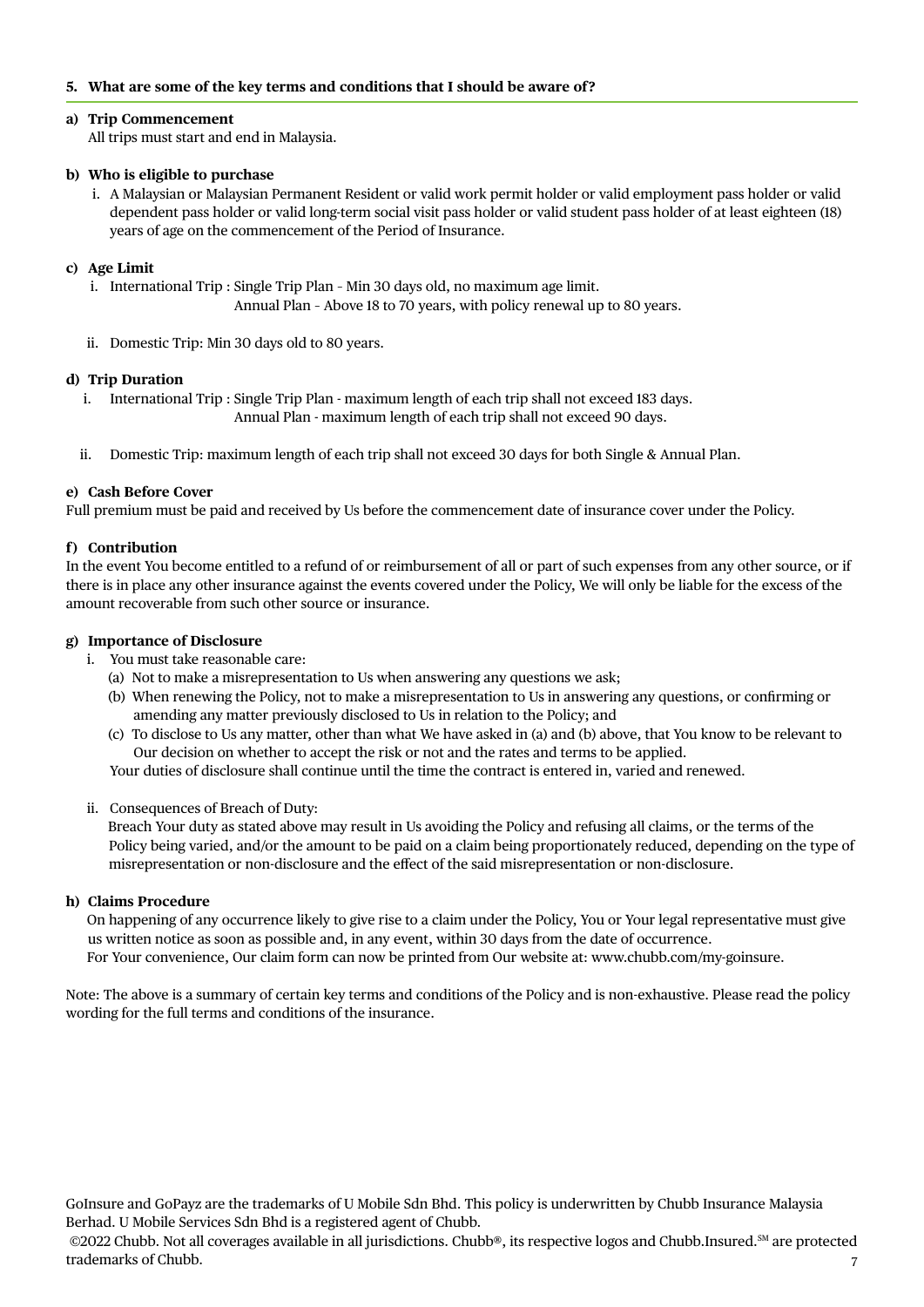#### **6. What are the major exclusions under this policy?**

This policy does not cover death or injury caused by any of the following:

- i. Pre-existing medical conditions or congenital conditions.
- ii. Human Deficiency Syndrome (HIV), Acquired Immune Deficiency Syndrome (AIDS) or AIDS related Complications (ARC).
- iii. Pregnancy or childbirth or miscarriage (except miscarriage due to bodily injury as a result of a covered accident) or abortion.
- iv. Self-inflicted injury and Suicide.
- v. Trip undertaken against the advice of doctor.
- vi. Declared or undeclared war or riot or civil commotion or invasion.
- vii. Loss, destruction or damage from radiations, chemical or nuclear.
- viii. Insured person engaging in aviation, other than as fare-paying passenger in commercial airline.
- ix. Violation of law by Insured person or illegal acts.
- x. Insured person acting as law enforcement officer, emergency medical or fire service personnel, civil defence personal or similar capacity, whether full-time service or as a volunteer.
- xi. Engaging in offshore activities, mining, aerial photography, explosives handling.
- xii. Insured person taking part in semi-professional and professional sports or Extreme Sports and Sporting Activities.
- xiii. Diving beyond 30 meters in depth.
- xiv. Mountaineering, outdoor rock climbing or abseiling.
- xv. Trekking (including mountain trekking) above three thousand (3,000) metres above sea level.
- xvi. Loss or expenses with respect to Cuba or causing Us in breach of trade or economic sanctions.
- xvii. Riding/driving without a valid driving license.

xviii. Insured Person not being Fully Vaccinated against COVID-19.

*Note: This list is non-exhaustive. Please refer to the Policy Contract for the full list of exclusions under this Policy.*

# **7. Can I cancel my Policy?**

# **a) Single Trip**

You may cancel Your Policy by giving a written notice to Us. In the event of such cancellation, We will provide refund of premium provided the Period of Insurance stated on the Certificate of Insurance has not commenced and no claim has arisen.

#### **b) Annual Plan**

You may cancel this Policy at any time by giving notice to Us provided no claim has arisen during the current Period of Insurance. In the event of such cancellation, short rate refund applies (please refer to the policy wording).

#### **8. What do I need to do if there are changes to my contact / personal details?**

It is important that You inform Us of any change of contact and personal details to ensure all communications are delivered to You in a timely manner.

You may download the Personal Data Correction Request form here www.chubb.com/my-goinsure and then complete and email it to us at goinsure.MY@chubb.com.

#### **9. Where can I get further information?**

Should you require additional information about travel insurance, please refer to the insuranceinfo booklet on 'Travel Insurance', available at all Our branches or You can obtain a copy from www.insuranceinfo.com.my

For enquires, you may also reach us at :

Chubb Insurance Malaysia Berhad Registration Number: 197001000564 (9827-A) Wisma Chubb 38 Jalan Sultan Ismail 50250 Kuala Lumpur TF 1 800 88 2846 E goinsure.MY@chubb.com

GoInsure and GoPayz are the trademarks of U Mobile Sdn Bhd. This policy is underwritten by Chubb Insurance Malaysia Berhad. U Mobile Services Sdn Bhd is a registered agent of Chubb.